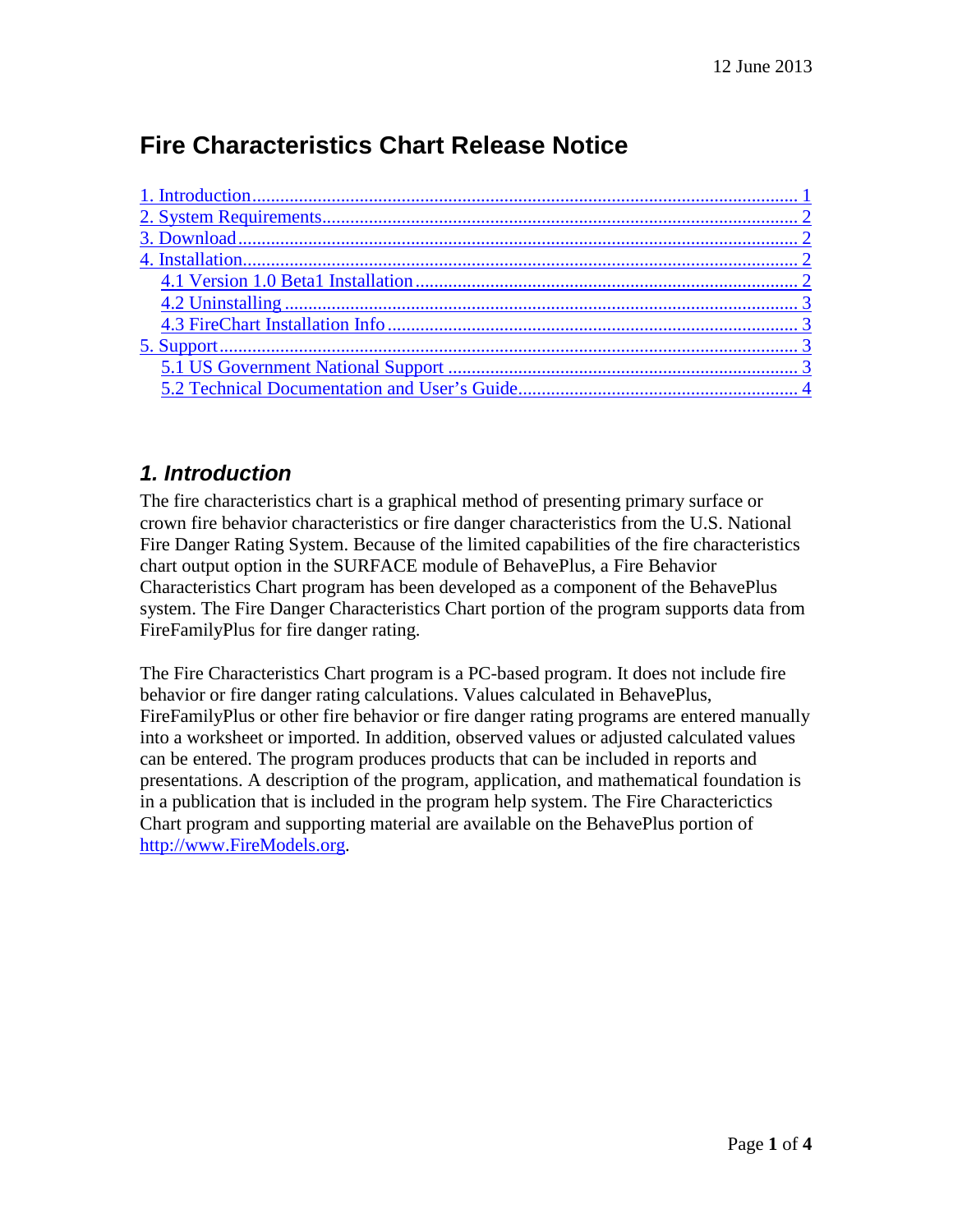| <b>Operating System</b> | Windows $7 \otimes$<br>Windows Vista ®<br>Windows $2000 \circledR$<br>Windows NT ®<br>Windows XP ®<br>Windows Me ®<br>Windows 98 ®<br>Windows 95 ®                                                      |
|-------------------------|---------------------------------------------------------------------------------------------------------------------------------------------------------------------------------------------------------|
| Memory                  | 128 Mb (64 Mb free)                                                                                                                                                                                     |
| Storage                 | 50 Mb                                                                                                                                                                                                   |
| Display                 | Minimum $1024 \times 768$ pixels, $264K$ (16-bit) colors                                                                                                                                                |
| Help                    | Adobe ® Acrobat Reader is required to view the on-<br>line PDF help files. To get the latest Acrobat<br>Reader, click here.                                                                             |
| License                 | The license requires that a postcard depicting a<br>scene of your local area be sent to:<br>USFS, RMRS, Fire Sciences Lab<br>Fire Characteristics Chart<br>5775 U.S. Highway 10 W<br>Missoula, MT 59808 |
| Data Requirements       | Data are entered directly by the user.                                                                                                                                                                  |

# <span id="page-1-0"></span>*2. System Requirements*

## <span id="page-1-1"></span>*3. Download*

The Fire Characteristics Chart program is available on the [http://www.FireModels.org](http://www.firemodels.org/) BehavePlus **Downloads** page. Supporting publications can also be downloaded from the **Publications** page.

# <span id="page-1-2"></span>*4. Installation*

## <span id="page-1-3"></span>**4.1 Version 1.0 Installation**

You must first download the latest FireChart installation program from the **BehavePlus Downloads** page onto your computer.

If you previously installed a FireChart Beta version on your computer, you must uninstall it using **Add/Remove Programs**.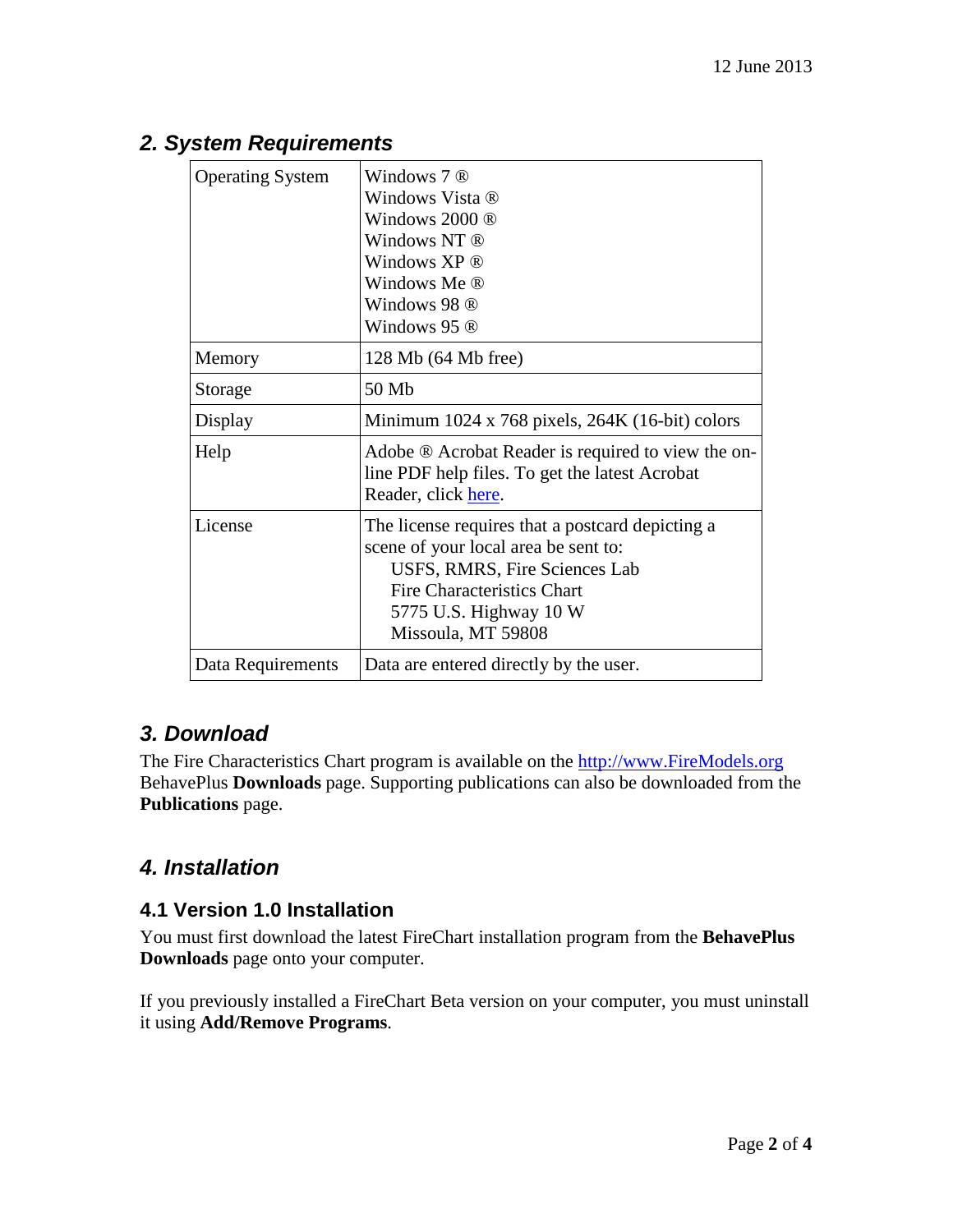Once you have downloaded the installation program, execute it by:

- clicking **Start** and **Run**, browse to locate the program, and press **OK**, **or**
- using My Computer or Windows Explorer  $\circledR$  to locate the file and double-clicking on its name or icon to execute it.

When completed, a FireChart icon should appear on your desktop; click the icon to start the Fire Characteristics Chart program.

## <span id="page-2-0"></span>**4.2 Uninstalling**

The FireChart installation program uses Wise ® installer to ensure FireChart is correctly registered with your Windows ® operating system. The only correct way to uninstall the FireChart is via the **Add/Remove Programs** dialog:

- Click on **Start > Control Panel**.
- Click on **Add or Remove Programs**.
- Locate the FireChart entry in the program list, and
- Click on **Change/Remove**.

**Note:** The uninstaller only removes files that were originally created by the installation program. Any files you created or saved using FireChart are not removed by the uninstaller. If you wish to remove these files, we recommend using Windows Explorer ®.

#### <span id="page-2-1"></span>**4.3 FireChart Installation Info**

The version number is shown in the window header. Additional information is found using **Help > About this Program**.

# <span id="page-2-2"></span>*5. Support*

Support information is found on the BehavePlus **Contact Us** page of [http://www.FireModels.org.](http://www.firemodels.org/)

#### <span id="page-2-3"></span>**5.1 US Government National Support**

The first level of technical support is provided through local support channels.

#### **National Support Desk**

Primary user support for BehavePlus and Fire Characteristics Chart installation and use is provided by the US Forest Service Fire and Aviation Management Help Desk via

- Phone at **800-253-5559** or **208-387-5290**,
- Fax at **208-387-5292**, or
- E-mail at **[fire\\_help@fs.fed.us.](mailto:fire_help@fs.fed.us)**